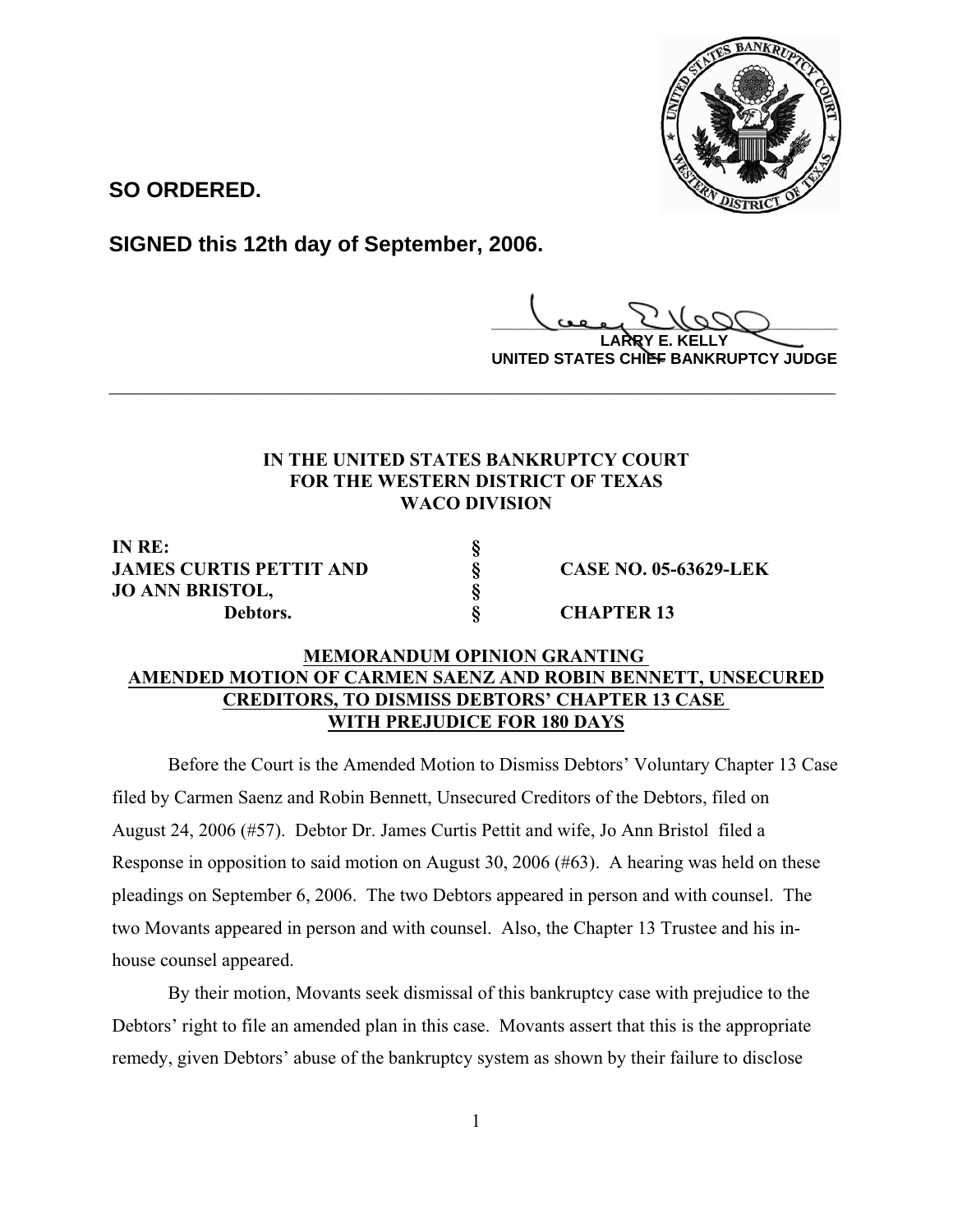material information regarding assets and liabilities in the Debtors' sworn schedules filed in this case and filed in Debtors' prior two bankruptcy cases. Debtors respond to deny all of the Movants' allegations, asserting that all required information was provided in the schedules or to the Chapter 13 Trustee, and that all information was correct when provided.

This Court considered the testimony and exhibits proffered during the hearing and took judicial notice of the various pleadings and schedules filed in all three of these Debtors' bankruptcy cases. The Court orally stated Findings of Fact and Conclusions of Law into the record at the hearing, as permitted by Fed.R.Bank.P. 7052, made applicable to contested matters by Fed.R.Bank.P. 9014. In addition to those statements, which are incorporated herein, the Court makes the following additional findings, conclusions and comments.

#### Background Facts

1. These two Debtors filed three bankruptcy cases in a 15-month period in the bankruptcy court for the Western District of Texas, Waco Division. Debtors filed case number 04-61691 under Chapter 7 of the Bankruptcy Code on July 29, 2004 (hereinafter the "Chapter 7"). The Debtors received a discharge in the Chapter 7 case on November 4, 2004, and the case was closed November 22, 2004. By receiving a discharge, Debtors removed their personal liability for approximately \$126,000 of credit card and personal loan obligations.

Approximately 3 months later, Dr. Pettit and wife filed another bankruptcy case under Chapter 13 of the Bankruptcy Code (hereinafter the " $1<sup>st</sup>$  Chapter 13"), case number 05-60284. Debtors filed this case on February 11, 2005. It was dismissed on October 19, 2005 when the Debtors' voluntary motion to dismiss was granted.

Without waiting for an order of dismissal to be entered in the  $1<sup>st</sup>$  Chapter 13 case, the Debtors initiated a second case filed under Chapter 13 of the Bankruptcy Code on October 16, 2005 (hereinafter the "2<sup>nd</sup> Chapter 13" or "Current Case"). This  $2<sup>nd</sup>$  Chapter 13 case was filed on the last day for filing a case prior to the implementation of substantial amendments to the Bankruptcy Code, being the Bankruptcy Abuse Prevention and Consumer Protection Act of 2005 and referred to as the BAPCPA amendments, which became effective on October 17, 2005.

2. Movants' key complaint is that Dr. Pettit and wife have failed to disclose a number of important facts concerning their financial situation in their schedules and statement of financial affairs, that such represent falsehoods made under oath, that these Debtors filed this 2<sup>nd</sup> Chapter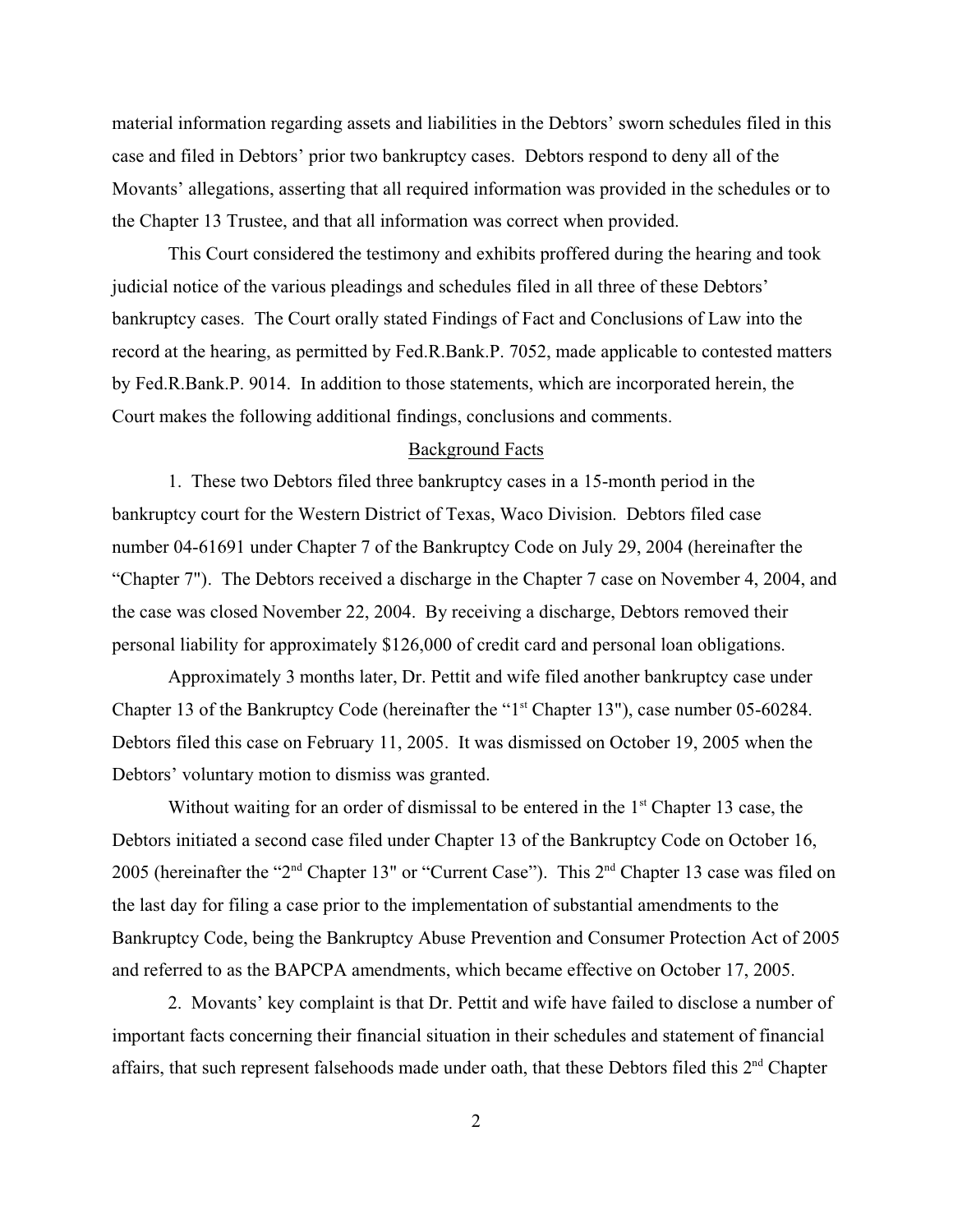13 case in bad faith, and that the appropriate remedy is this case should be dismissed with prejudice. The Court notes that in the  $1<sup>st</sup>$  Chapter 13 case, the Debtors filed a proposed chapter 13 repayment plan and an amended chapter 13 repayment plan. The Chapter 13 Trustee did not recommend confirmation of either plan. The case was dismissed with no plan having been confirmed. In the  $2<sup>nd</sup>$  Chapter 13 case, the Chapter 13 Trustee has objected to confirmation of the Debtors' proposed chapter 13 plan, and no plan has yet been confirmed.

### Key Facts of the Current Case

1. This Court made a number of findings of fact in its oral recitation at the conclusion of the evidentiary hearing, which are incorporated herein. Certain of those bear repeating or need additional clarification.

2. In the Debtors'  $1<sup>st</sup>$  Chapter 13 case, in their schedule of assets, they disclosed their residence as a home located at 3728 Chimney Ridge, Waco, Texas, which they claimed to be exempt as their homestead under the applicable sections of the Texas Property Code. However, despite this claim, they apparently had entered into a contract to purchase a new home at 3721 Herwol Ave., Waco, Texas, sometime prior to October 16, 2005. The existence of this contract was not disclosed in the Debtors' schedules of assets and liabilities nor statement of financial affairs filed in this Current Case. In fact, this contract has not been disclosed in Debtors' recent amendments to their schedules and statement of financial affairs filed in the Current Case.

3. On or about October 21, 2005, the Debtors "closed" on the contract and purchased the property on Herwol Avenue. As a part of this purchase, the Debtors signed appropriate note obligations and lien documents to secure the purchase money loan. [See Movants' Exhibits Nos. 21,22]. Debtors did not seek court approval to purchase the property, despite it being a post-petition transaction in the Current Case which impacts the Debtors' financial situation and requires the expenditure of funds which would have property of this estate (money). Debtors did not disclose this post-petition transaction until they filed a motion to incur secured debt nunc pro tunc, said motion being filed August 22, 2006, after Movants filed their motion to dismiss the case on August 2, 2006 and described the undisclosed purchase. Debtors should have disclosed the existence of this contract on their Schedule G filed October 31, 2005 in the Current Case. Schedule G clearly states that debtors must "[d]escribe all executory contracts of any nature and all unexpired leases of real or personal property . . .. Provide the names and complete mailing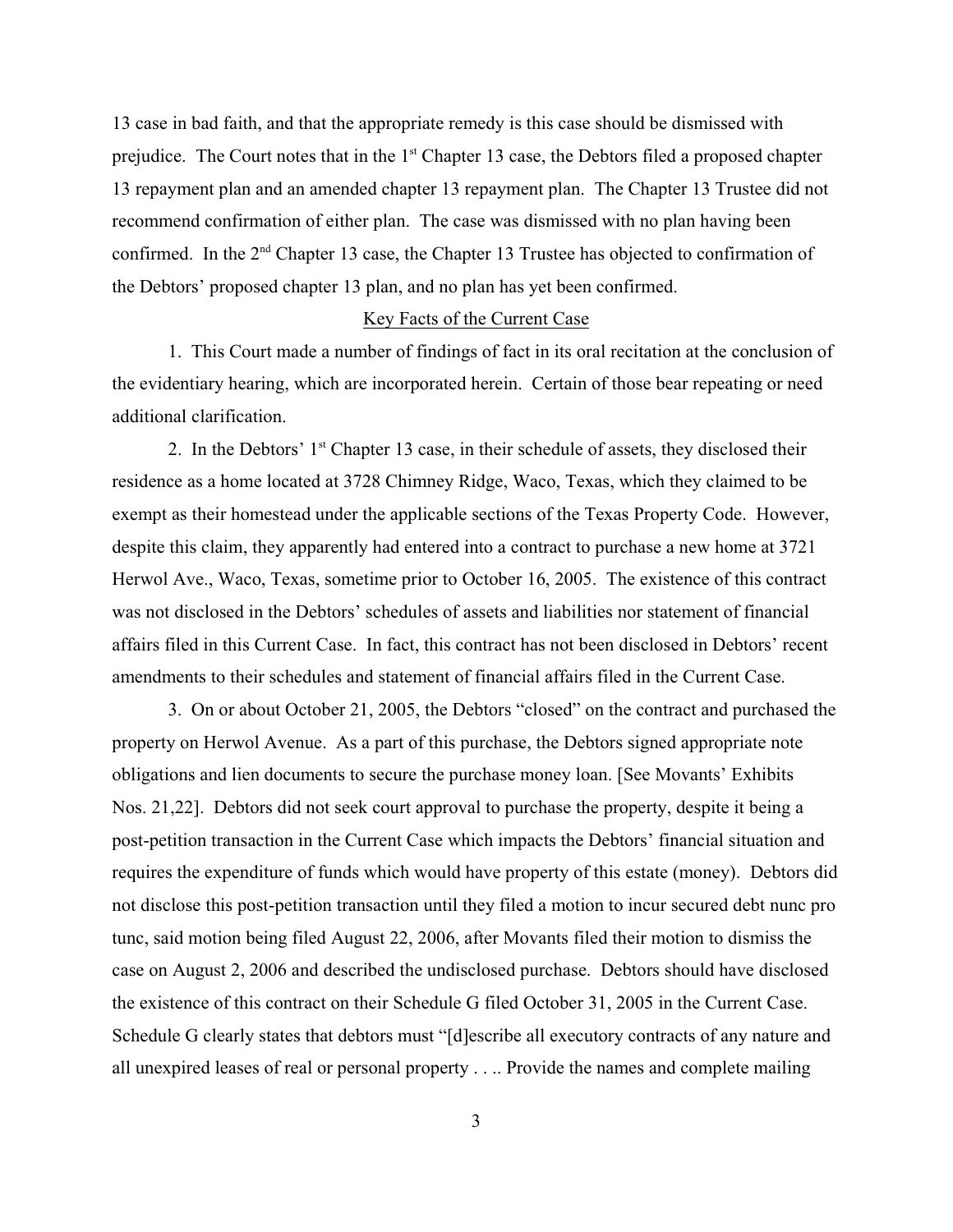addresses of all other parties to each lease or contract described." All interests held as of the petition date of October 16, 2005 are to be listed.

4. The Debtors entered into a post-petition contract for improvements in the amount of \$38,000 to this Herwol Avenue home. [See Movants' Exhibit No. 23]. Again, Debtors did not obtain court approval for their entering this liability, and they have not yet disclosed this postpetition transaction.

5. In addition to the above, testimony at the hearing disclosed that the Debtors incurred an additional \$20,000 oral obligation for additional improvements and landscaping for the Herwol Avenue property. They testified that this debt has been paid in full. Such obligation was not approved, not disclosed, and the use of post-petition funds representing property of the estate was not disclosed nor approved by the Court.

6. Although the Debtors have amended their schedules and statement of financial affairs subsequent to Movants' filing of their motion to dismiss this case, at this date the schedules still do not list the Herwol Avenue property, the debt owed to the lender for its purchase price, the \$38,000 improvement contract, or the \$20,000 payment for more improvements. The Debtors have not amended their schedules to claim the Herwol property as their exempt homestead. home. In fact, in their Schedule C filed October 31, 2005, and as amended filed March 6, 2006, Debtors still claim the Chimney Ridge property as their exempt homestead. Their current plan of reorganization still proposes to pay the debt owed on the Chimney Ridge property with no mention of the Herwol Avenue obligations. To make matters worse, in their motion to incur debt nunc pro tunc, the Debtors first disclose they sold the Chimney Ridge house on May 10, 2006 for \$240,000, another transaction made without court approval. They state that, and after paying the lienholder, they received \$32,476.11 from the sales proceeds and then paid \$33,352.44 to the IRS. No disclosure of this payment to the IRS has been made to the Court or Trustee or creditors.

7. A major source of contention at the evidentiary hearing was proper disclosure, or lack thereof, of a number of executory contracts of employment affecting each Debtor. Dr. Pettit does business as "Emergency Medicine Doctor of Waco, P.A." He testified that he operates as an independent contractor pursuant to contracts with various entities. However, on Schedule G filed in the Chapter 7 case, the schedule on which "all executory contracts of any nature" are to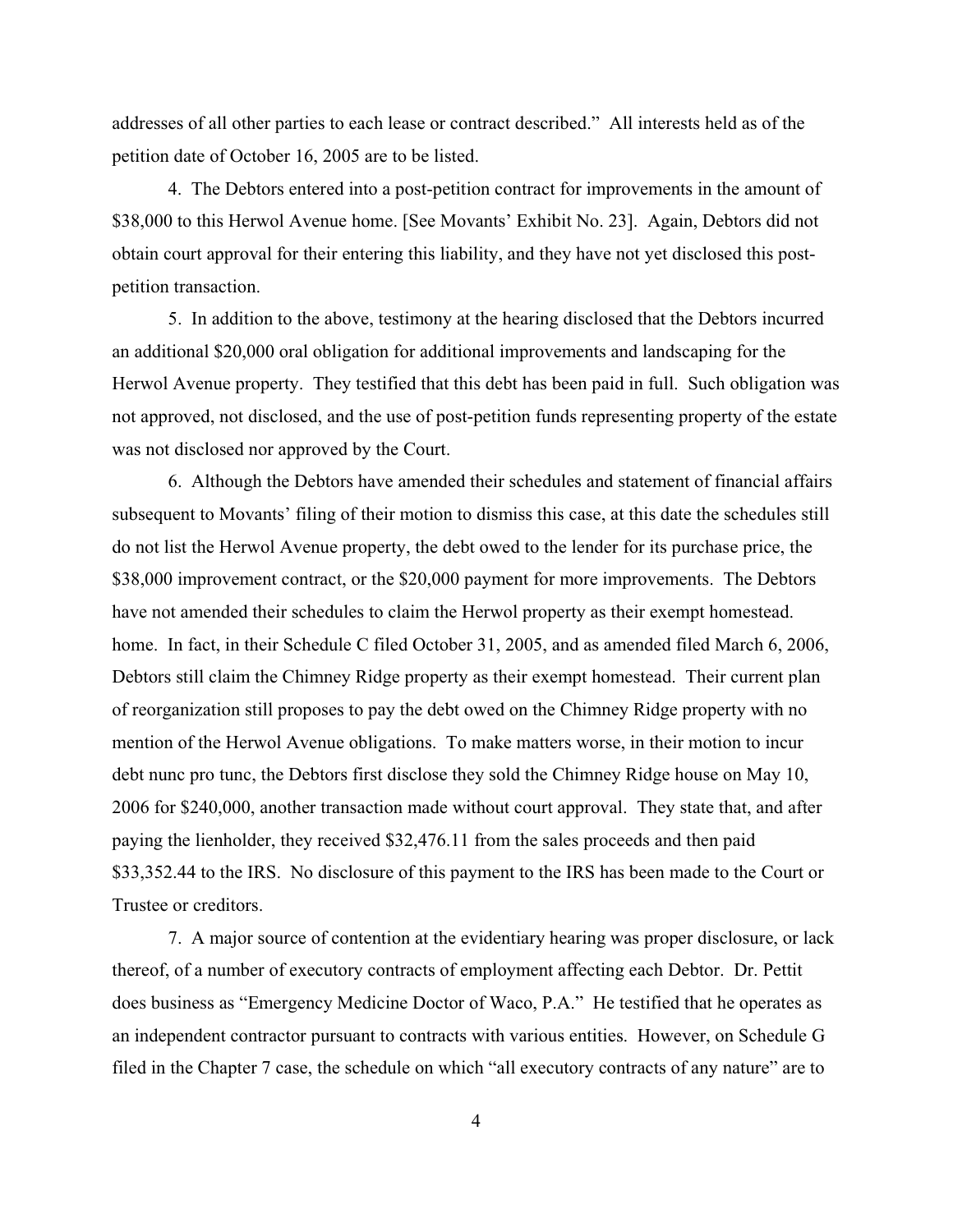be listed that existed as of the case filing date of July 29, 2004, Debtors failed to disclose contractual agreements between Dr. Pettit and Regent Care Center, despite the fact that he had been so employed since September 2003. In the 1<sup>st</sup> Chapter 13 case, on Schedule G, Debtors again failed to list this contract and also failed to list contracts that Dr. Pettit had with Royal Manor, with whom he testified he has had an employment relationship since August 2004, and Vista Care, with whom he testified he has had an employment relationship since August 2004. Debtors also failed to list these contracts in the Current Case, even in the Amended Schedules filed August 5, 2006 after Movants filed their motion to dismiss this case and alleged various undisclosed sources of income.

8. In order to confirm a chapter 13 plan, over objection of an unsecured creditor or the trustee, debtors must propose to pay their "projected disposable income" into the plan for the benefit of creditors. See 11 U.S.C. § 1325(b). In the Current Case, Debtors' Schedules I and J reflect net available income of \$1784, and they proposed to pay into their plan of reorganization the sum of \$1724. [Schedule J states there is \$2784 available income, but the correct mathematical calculation from the information contained therein shows that to be an error and the amount of available funds is only \$1784.]

9. Schedule I is to reflect current income of a debtor, and Schedule J is to reflect current expenditures of a debtor. After the Movants' motion to dismiss was filed, on August 5, 2006, Debtors filed amended schedules, including amended Schedules I and J, which now show they have \$4061.64 available for distribution on a monthly basis to their creditors. The accuracy of this information is questionable, given the following problems. First, in the Schedule I filed in the  $1<sup>st</sup>$  Chapter 13 case on February 28, 2005 and in the original Schedule I filed October 31, 2005 in the Current Case, Jo Ann Bristol showed that her average monthly income was \$1,000. [See Movants' Exhibit No. 9, Schedule I]. She now discloses in her amended Schedule I, filed August 5, 2006 in the Current Case, that her average monthly income is \$3,832.61. [See Movants' Exhibit No.10, Schedule I]. She now attaches an estimate of her monthly business expenses, many of are problematic. For example, Ms. Bristol includes \$500 per month for the purchase of professional books, but when questioned at the hearing about this expense, as support for the amount, Ms. Bristol could only state the books she uses in her profession are expensive. To support this expense, these books are personal property and should be listed on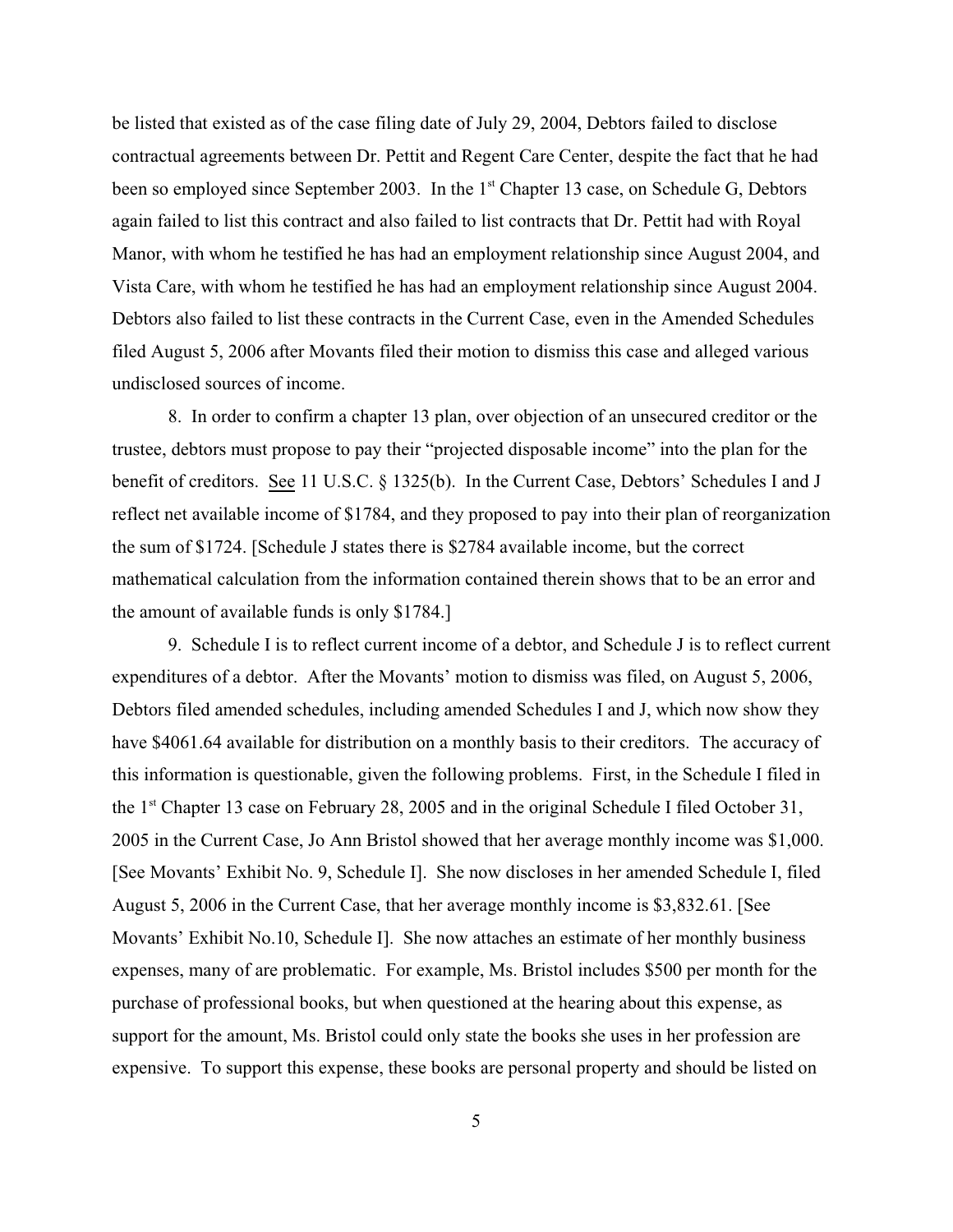Schedule B [where personal property is listed] with an estimated value, and, as with all schedules, sworn to under oath for accuracy. Debtors' Schedule B, as originally filed and as amended, contains no listing of any professional books or any other books for that matter, and it should, if she actually spends approximately \$6,000 per year on books. Ms. Bristol includes a monthly expense of \$200 for "business cards, letterhead, etc." This appears extremely excessive as an "average monthly expense" to be considered in a budget, equating to \$12,000 for letterhead and business cards as an expense over the 60 month potential duration of a chapter 13 plan. Ms. Bristol testified that she pays \$400 per month for "coffee/cokes/cleaning supplies" as her share of such expenses, despite the fact that she testified the other persons in the office drink 10 or more sodas per day. She lists \$600 per month for office supplies/fax/copier/phones/shredder and another \$200 per month for telephone/DSL/cell phone. She provided no information during testimony to justify why these two expenses appear so high, such as whether she was the purchaser of the subject office equipment or why the two phone bills appear to total to such a large amount. When testifying, Ms. Bristol did not provide any hard data of any bills nor did she provide any detail or procedure on how she derived her "estimated" monthly expenses, such as whether she took actual bills and calculated an estimated monthly amount. These expenses are not reasonable in amounts and have no credible basis.

10. Ms. Bristol testified that she operates as an independent contractor. In the Current Case, on the original Schedule G filed October 31, 2005, she disclosed no executory agreements. However, on amended Schedule G filed August 5, 2006, after Movants' motion to dismiss pointed out Ms. Bristol's various sources of undisclosed income, she now lists she has, as a "contract type," a "business lease" with Elizabeth Timmons, with its "terms" as "\$250/month" and that "Debtor's Interest" is that of a "lessee" for "office space at 900 Austin Ave., Suite 1103, in Waco, Texas." Over a year after it began, Ms. Bristol now discloses her "contractual arrangement." At the hearing, she testified she entered this arrangement with Barbara Timmons on or about August 2005. The information provided on amended Schedule G about the nature of the executory agreement gives the reader the impression that Ms. Bristol is a lessee of an office space– information completely at odds with the actual nature of the relationship as shown by her testimony at the evidentiary hearing and by her income and expense lists provided with amended Schedules I and J. Ms. Bristol testified that Ms. Timmons has the contracts with agencies such

6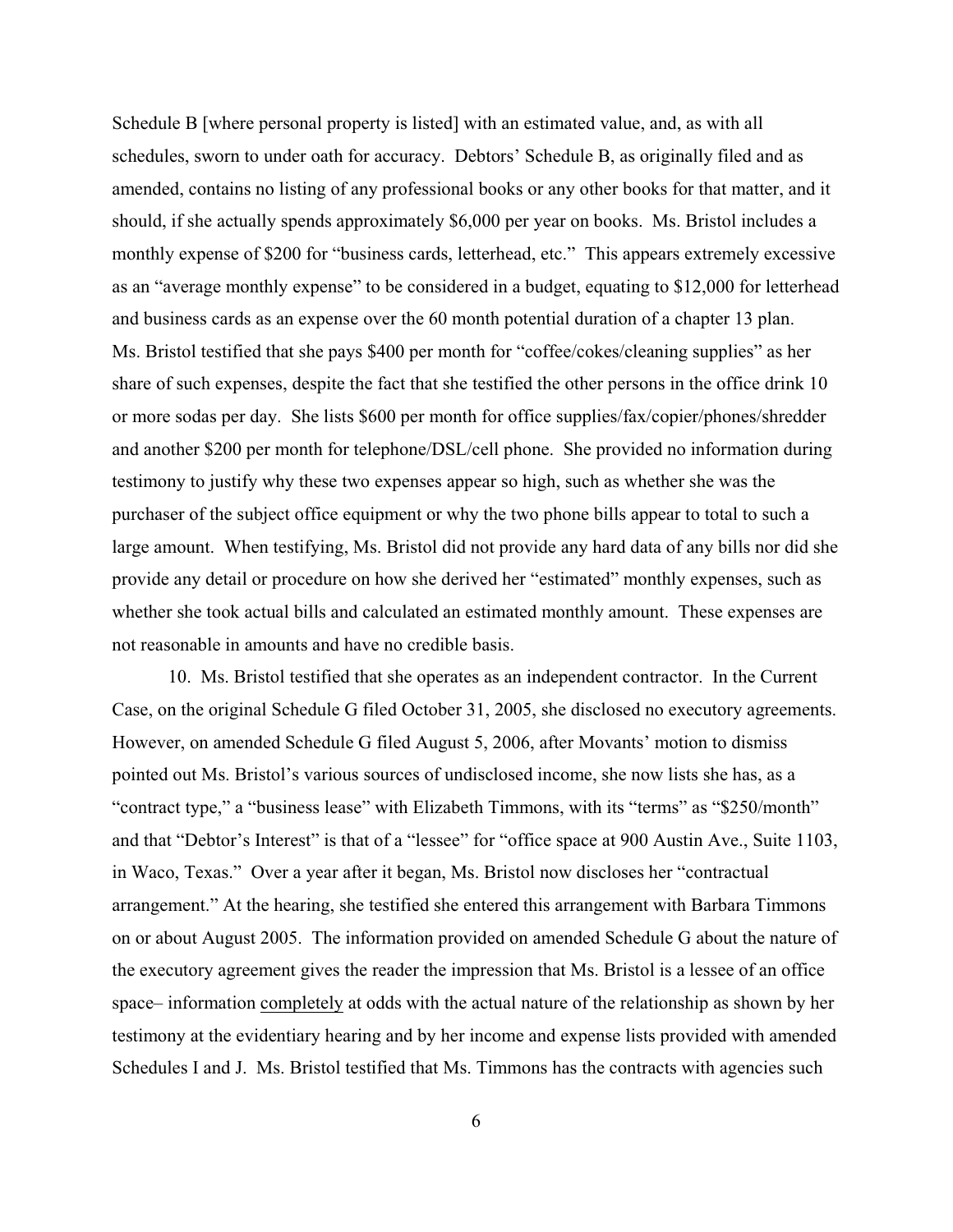as Child Protective Services (CPS), and that these contracts provide Ms. Bristol with "clients" to see as a social worker. She testified that she works as an independent contractor for Ms. Timmons. Ms. Bristol's "detailed" business expenses do not even mention "rent" in the disclosed amount of \$250 per month, although she discloses approximately \$3030 in expenses which indicates a substantially different relationship with Ms. Timmons than that of "lessee." [Ms. Bristol's schedule of "estimated monthly business expenses" is inaccurate as to the "Total" amount listed of \$3,080 because the actual total for the items listed is \$3,980.] Ms. Bristol does more than just rent space from Ms. Timmons, in fact, she appears to share many of the company's business expenses. None of this "employment" or office sharing relationship is disclosed in the schedules.

### Eligibility for Chapter 13 Relief

Although not specifically raised by Movants' pleadings, the testimony at the evidentiary hearing, without objection, disclosed two key facts.

1. In the schedules filed in the  $1<sup>st</sup>$  Chapter 13 case and the  $2<sup>nd</sup>$  Chapter 13 case, the Debtors have stated that they owe the IRS the sum of \$70,000 as a liquidated, non-contingent and undisputed liability. [See Movants Exhibit Nos. 6, 9].

2. In the schedules filed in the Chapter 7 case, Debtors disclose in their amended Statement of Financial Affairs filed October 19, 2004, in answer to Question No. 4, that a judgment for a wrongful death claim was taken against Dr. Pettit in 2001, in Cause No. 99-2717- 4 from the 170<sup>th</sup> District Court of McLennan County, Texas, styled Carolyn and Jimmy Dowell v. Providence Health Center, DePaul Center, and Dr. James Pettit, and that the case is on appeal to the Texas Tenth Court of Appeals. [See Movants' Exhibit No. 2]. This judgment is shown in amended Schedule F, unsecured creditors, in the amount of \$600,000 and is not stated to be liquidated, non-contingent or undisputed, only the notation of "judgment on appeal" is made. [See Movants' Exhibit No. 4, Schedule F].

In their two chapter 13 cases, Debtors change the amount they disclose as owed to the Dowells. In the  $1<sup>st</sup>$  Chapter 13 case, in Schedule F filed February 28, 2005, Debtors list this judgment as being in the amount of \$160,000, and they now list the debt as disputed. [See Movants' Exhibit No. 6, Schedule F. In the Current Case (the  $2<sup>nd</sup>$  Chapter 13 case), in Schedule F filed October 31, 2005, the judgment is listed in the amount of \$160,000 but now is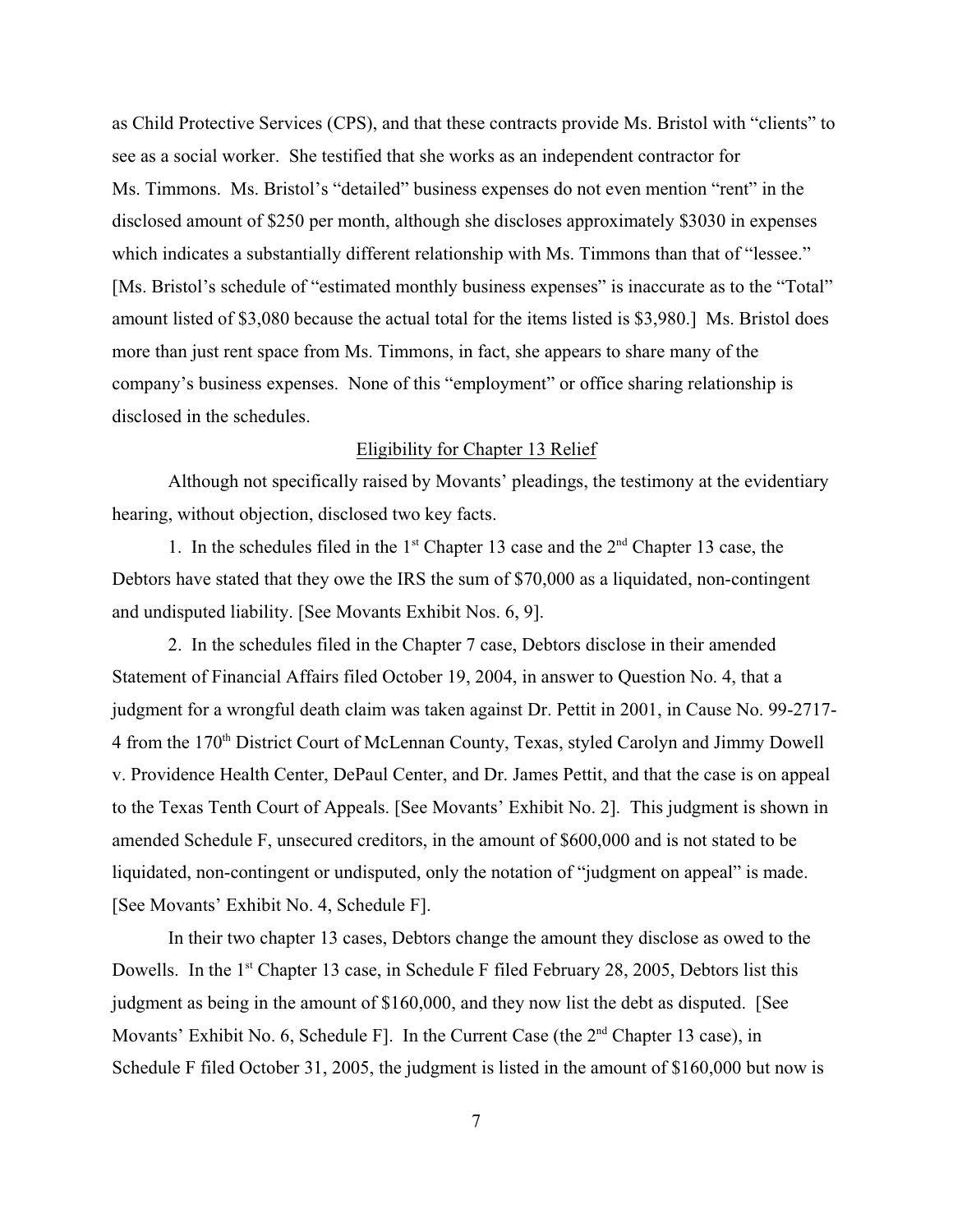listed as disputed, contingent and unliquidated. [See Movants' Exhibit No. 9, Schedule F]. The Debtors have given no logical reason why they now "dispute" the previously entered judgment. Although the judgment is on appeal, a properly entered state court money judgment is deemed to be liquidated notwithstanding an appeal. *See In re Vidal*, 2004 WL 2656893 (S.D. Fla 2004)

Of note, in the schedules and statement of financial affairs filed in the Current Case, Debtors list the Movants as unsecured creditors in Schedule F. Debtors list an "unknown amount" as owed to each Movant. They list the unknown amount as a disputed, unliquidated, and contingent debt which are based upon a lawsuit filed by Movants on September 19, 2005 against multiple defendants, one being Dr. Pettit, currently pending in the 19<sup>th</sup> Judicial District of McLennan County, Texas, Cause 2005-3013-1.

3. Movants' Exhibit 16 is the Abstract of said Judgment in favor of the Dowells. The judgment was entered on September 28, 2001 against Dr. Pettit in favor of Jimmy Dowell and Carolyn Dowell, and on behalf of the estate of Jonathan Dowell in the 170<sup>th</sup> District Court of McLennan County, Texas. The original judgment was for \$208,920.54 along with court costs of \$1486.54 and carries a post-petition interest rate of 10% per year, compounded. A quick estimate would place the judgment amount, including then accrued interest, as of the Current Case's filing date of October 16, 2005, at about \$320,000. This debt may be disputed but the amount is not unliquidated and no reason for its being contingent has been given. This unsecured debt, as disclosed to be due and owing to the Dowells, places the Debtors above the eligibility amount of \$307,675 to be debtors under chapter 13. *See* 11 U.S.C. § 109(g).<sup>1</sup> When added to the \$70,000 in unsecured debt claimed owed to the IRS, and which debt is not shown to be contingent, unliquidated or disputed, Debtors are certainly over the eligibility limit for unsecured debt. The Court notes that the IRS has not filed a proof of claim for \$70,000 in this case. But the issue is the accuracy of information the Debtors provide to the court and to the creditors. For the Debtors to argue eligibility, they have to refute the sworn statements contained in their schedules for the amount owed to the IRS, not only in the 1st Chapter 13 schedules, but also in the original and the amended schedules in the Current Case.

 ${}^{1}$ On April 1, 2004, the limit on noncontingent, liquidated unsecured debts that a chapter 13 debtor can owe at the time of the bankruptcy filing was adjusted upward to \$307,675. *See* 11 U.S.C. § 104 (modifying 11 U.S.C. § 109(e), effective April 1, 2004). This chapter 13 case was filed after April 1, 2004, and the limits have not been increased since, so the \$307,675 limit on the total of unsecured debts applies to the Debtors.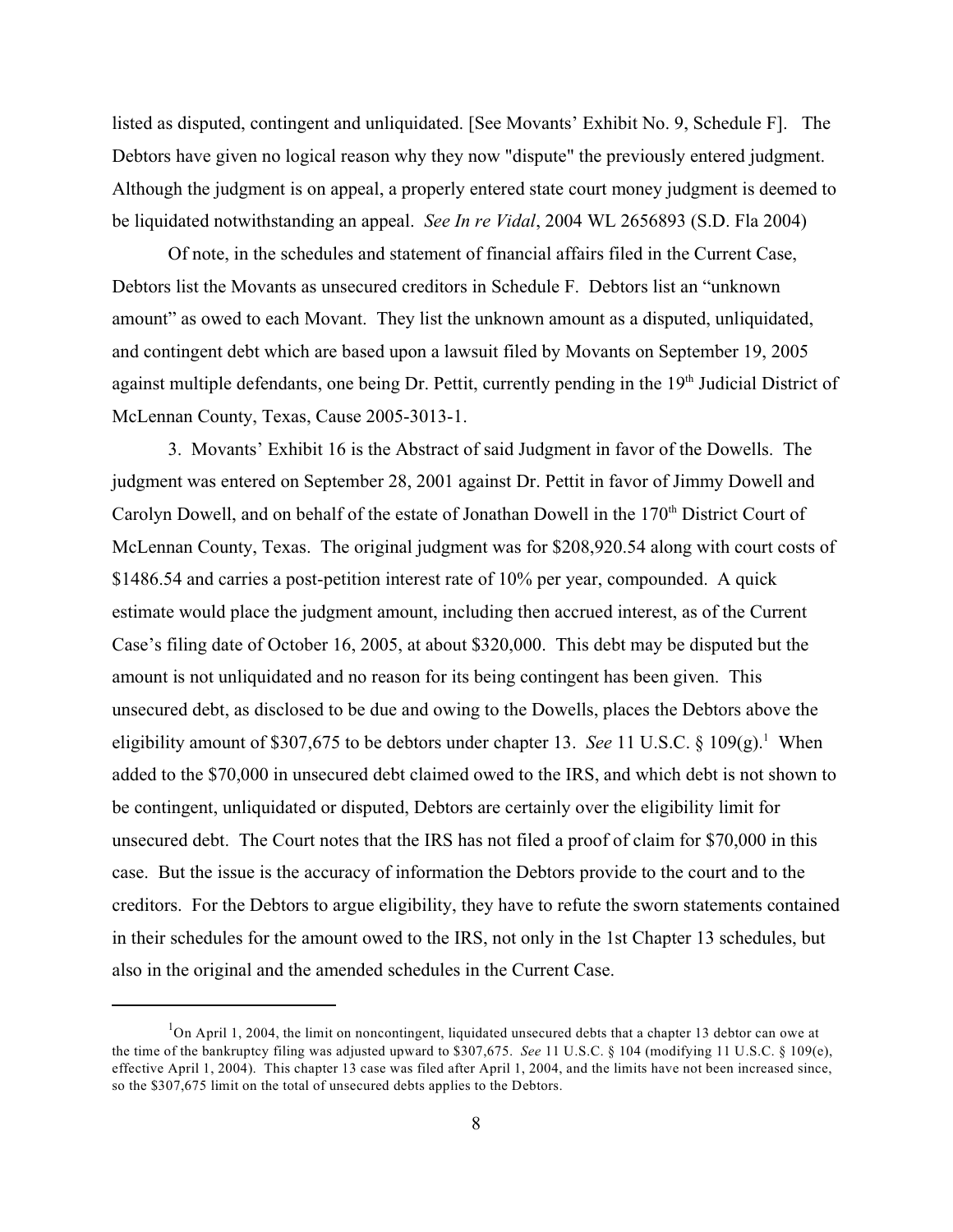#### Conclusions

1. Section 1307(c) authorizes a bankruptcy court to dismiss a chapter 13 case, for cause, if certain listed factors have occurred. This Court believes and finds that "cause,"as that term is used in 11 U.S.C. §1307(c), includes the concept of a debtor's "good faith" in how he or she has acted in relation to their bankruptcy case and in complying with the duties placed upon him or her by the Bankruptcy Code in exchange for their receiving a discharge of debt. Here, the Debtors have failed to comply with the duty to file accurate and complete schedules and a statement of financial affairs, such documents sworn to under oath as to the truth of the information contained therein, and carrying the penalty of perjury. This duty is placed upon the Debtors by 11 U.S.C. § 521, requiring that a debtor file accurate schedules of assets and liabilities as of the date of the filing of their bankruptcy case and answer all questions contained in the statement of financial affairs. Further, pursuant to Bankruptcy Rule 1007, debtors are to supplement those schedules as new information arises. The Debtors' failure to file accurate schedules and a statement of financial affairs comprises "cause" as stated in 11 U.S.C. §1307(c).

2. If this was a chapter 7 bankruptcy case, the failure of the debtors to file accurate responses in answer to the queries in the official forms for schedules and for the statement of financial affairs could lead to the complete denial of their discharge. *See* 11 U.S.C. § 727(a)(4). To establish a false oath, for denial of discharge purposes, a movant must show that: (1) debtor made a statement under oath, (2) the statement was false, (3) debtor knew the statement was false, (4) debtor made the statement with fraudulent intent, and (5) the statement related materially to the bankruptcy case. *See Cadle Company v. Pratt (In re Pratt)* 411 F.3d 561, 565 (5<sup>th</sup> Cir. 2005); *see also, In re Cordray*, B.R., 2006 WL 2385512 (Bankr. N.D. Tex. 2006).

3. Materiality is an important element. A false oath is "material" and sufficient to bar discharge "if it bears a relationship to the bankrupt's business transactions or estate, or concerns the discovery of assets, business dealings, or the existence and disposition of his property." *In re Pratt,* 411 F.3d at 566 (quoting *In re Beaubouef,* 966 F2d 174, 178 5<sup>th</sup> Cir. 1992) (debtor's failure to list ownership in a company that the debtor considered worthless was determined a material omission by the court). The *Cadle* and *Beaubouef* courts stated that a debtor cannot defend a claim of material omission by asserting the omitted item had no value and no creditors were harmed by said omission. Instead, the materiality of the omission depends upon the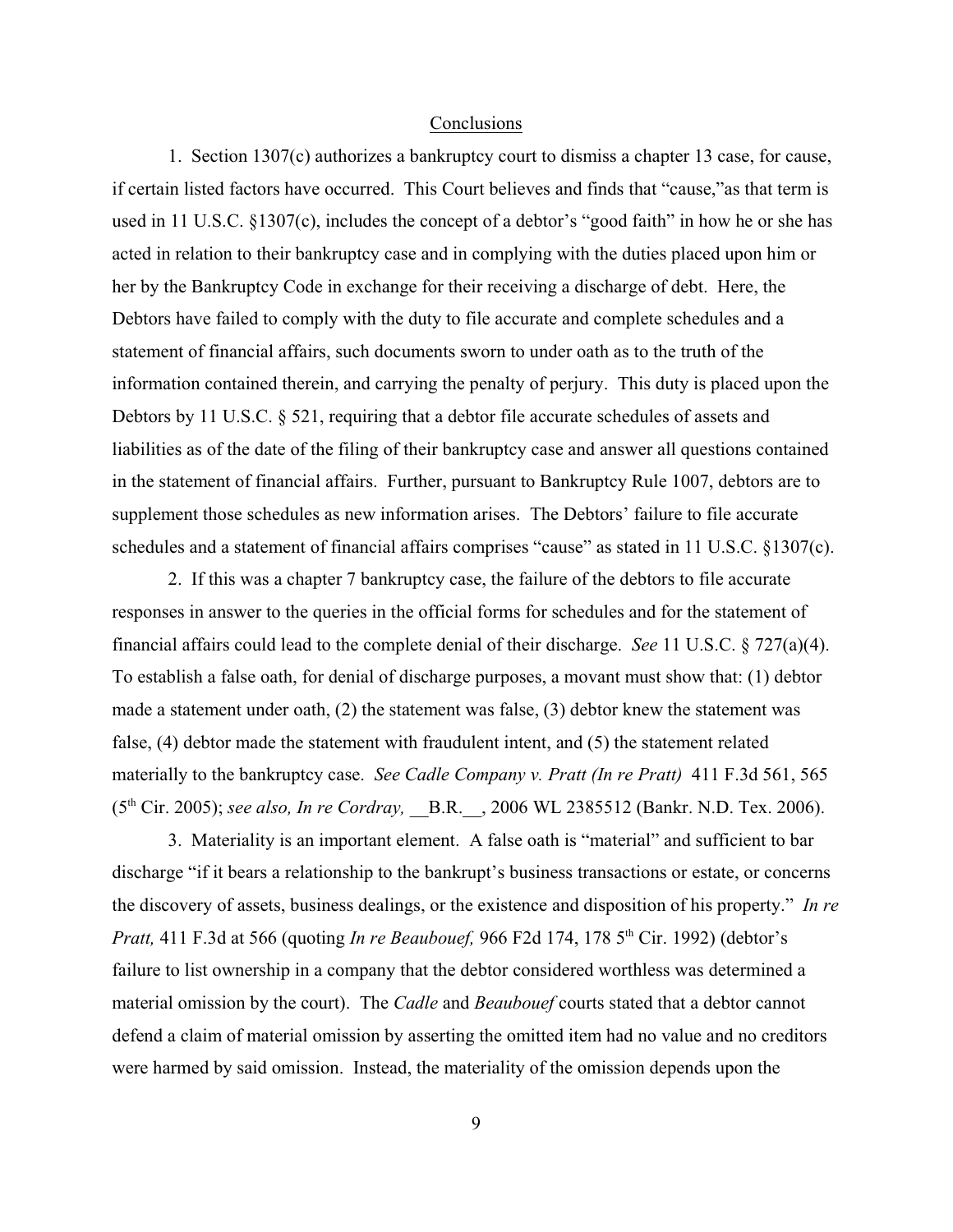omitted item's relationship to: the debtor's business transactions or estate, or concerns the discovery of assets, business dealings, or the existence and disposition of property. *Cadle*, 411 F.3d at 566-67; *Beaubouef*, 966 F.2d at 177-78.

4. Movants' motion to dismiss this case forced the Debtors to disclose many facts, all of which are material. In August 2006, the Debtors disclosed their purchase of the Herwol Avenue house in their motion to incur debt nunc pro tunc, likely a year after Debtors entered the purchase contract, constituting a material omitted fact. In August 2006 and in testimony, the Debtors revealed executory agreements regarding their employment; these are material omissions of fact. In August 2006, the Debtors amended their schedules to list contracts with Regent Care, Vista Care and Royal Manor as sources of income for Dr. Pettit. However, the availability of correct information somewhere in the bankruptcy schedules at some later time does not cure the fact that the Debtors failed to answer completely the specific inquiries made in the schedules and the statement of financial affairs, especially given that this is the Debtors' third bankruptcy case and such information was not provided in the two prior cases. *See generally In re Tully,* 818 F2d 106, 110-111( 1<sup>st</sup> Cir. 1987); *In re Mitchell*, 102 Fed. Appx. 860 (5<sup>th</sup> Cir. 2004); and *In re Tomasek*, 175 Fed. Appx. 662 (5<sup>th</sup> Cir. 2006).

5. The Debtors' schedules and statement of financial affairs are all signed under oath and penalty of perjury. *See In re Armstrong,* 320 B.R. 97, 107 (Bankr. N.D. Tex. 2005); *In re Solomon,* 277 B.R. 706, 710 (Bankr. E.D. Tex 2002). The lack of proper information relating to the contract of purchase for the Herwol Avenue property and the lack of proper disclosure of the Debtors' many executory contracts were all omissions or false statements made under oath. They were all material facts in this case.

6. The element of "fraudulent intent" may be proved by showing either actual intent to deceive or a reckless indifference for the truth. *In re Sholdra*, 249 F3d 380 (5<sup>th</sup> Cir. 2001); *In re Beaubouef*, 966 F.2d at 178; *In re Mitchell*, 102 Fed. Appx. 860 (5<sup>th</sup> Cir. 2004). *See also*, *Hatton v. Spencer (In re Hatton),* 204 B.R. 477, 482-83 (E.D. Va.1997) (mere "glance over" schedules constituted reckless disregard for truth); *Mosley v. Sims* (In re Sims), 148 B.R. 553, 557 (Bankr.E.D. Ark.1992) (same); *Economy Brick Sales, Inc. v. Gonday (In re Gonday)*, 27 B.R. 428, 433 (Bankr. M.D. La.1983) ("Individually, any one answer may have been the result of an innocent mistake. However, the cumulative effect of all the falsehoods together evidences a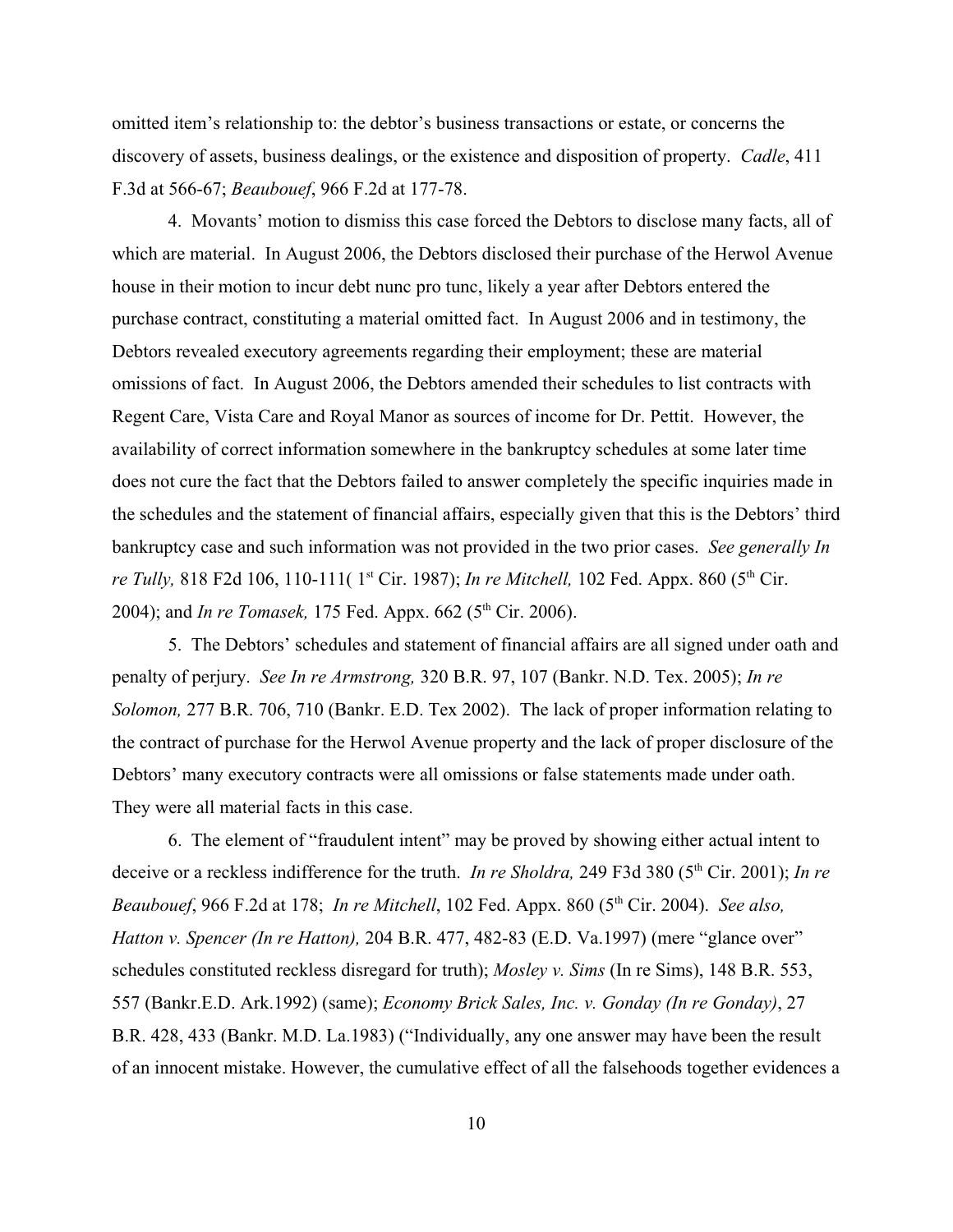pattern of reckless and cavalier disregard for the truth.") (citing *Guardian Indus. Prods., Inc. v. Diodati (In re Diodati)*, 9 B.R. 804, 808-09 (Bkrtcy.D.Mass.1981)); *Aetna Ins. Co. v. Nazarian (In re Nazarian)*, 18 B.R. 143, 147 (Bankr.D.Md.1982) (even if haste with which schedules were prepared could excuse inaccuracies and omissions, debtor's failure to amend them promptly was reckless indifference to truth).

These Debtors have each evidenced a cavalier attitude towards the accuracy of the information contained in their schedules. This attitude is reflected in the lack of accurate information contained in schedules in all three of their bankruptcy cases. The cumulative effect satisfies the finding of "fraudulent intent." *In re Sholdra,* 249 F3d. at 382. Debtors ignore the fact that property they acquire after the commencement of the case, including earnings from services, are "property of the estate" and possibly are to be made available to creditors. *See* 11 U.S.C. § 1306(a). Thus, their undisclosed sources of income and inflated business expenses directly affects income available to pay creditors. Their purchase of the Herwol property, their executing new debt to buy and improve the Herwol property, the payment of \$20,00 in cash on more improvements to the Herwol property, and their payment of sales proceeds to the IRS all constitute uses of property of the estate.

7. Although not specifically raised by the Trustee or any party in interest, the Court raises issue of eligibility because of the information contained the schedules and other information brought to the attention of the Court, without objection by the Debtors. *See e.g. In re Nikoloutsos,* 199 F.3d 233 (5<sup>th</sup> Cir. 2000) (in part reversing decision of bankruptcy court in allowing debtor's conversion to chapter 13 when information about a final judgment was brought to bankruptcy court's attention and the dollar amount of the judgment made the debtor ineligible for filing under chapter 13)

For the reasons incorporated herein, and for the above reasons, the Debtors have provided this Court with false information in response to several questions in their schedules and in their statement of financial affairs. Additionally, such false information was made under oath, was material to these proceedings, and was made with reckless indifference to the truth. As such it was made fraudulently. All of these factors constitute "cause" within the meaning of 11 U.S.C. §1307(c) and authorize dismissal of the Debtors' bankruptcy petition.

Further, the Debtors have acquired property pursuant to a contract which is not disclosed,

11